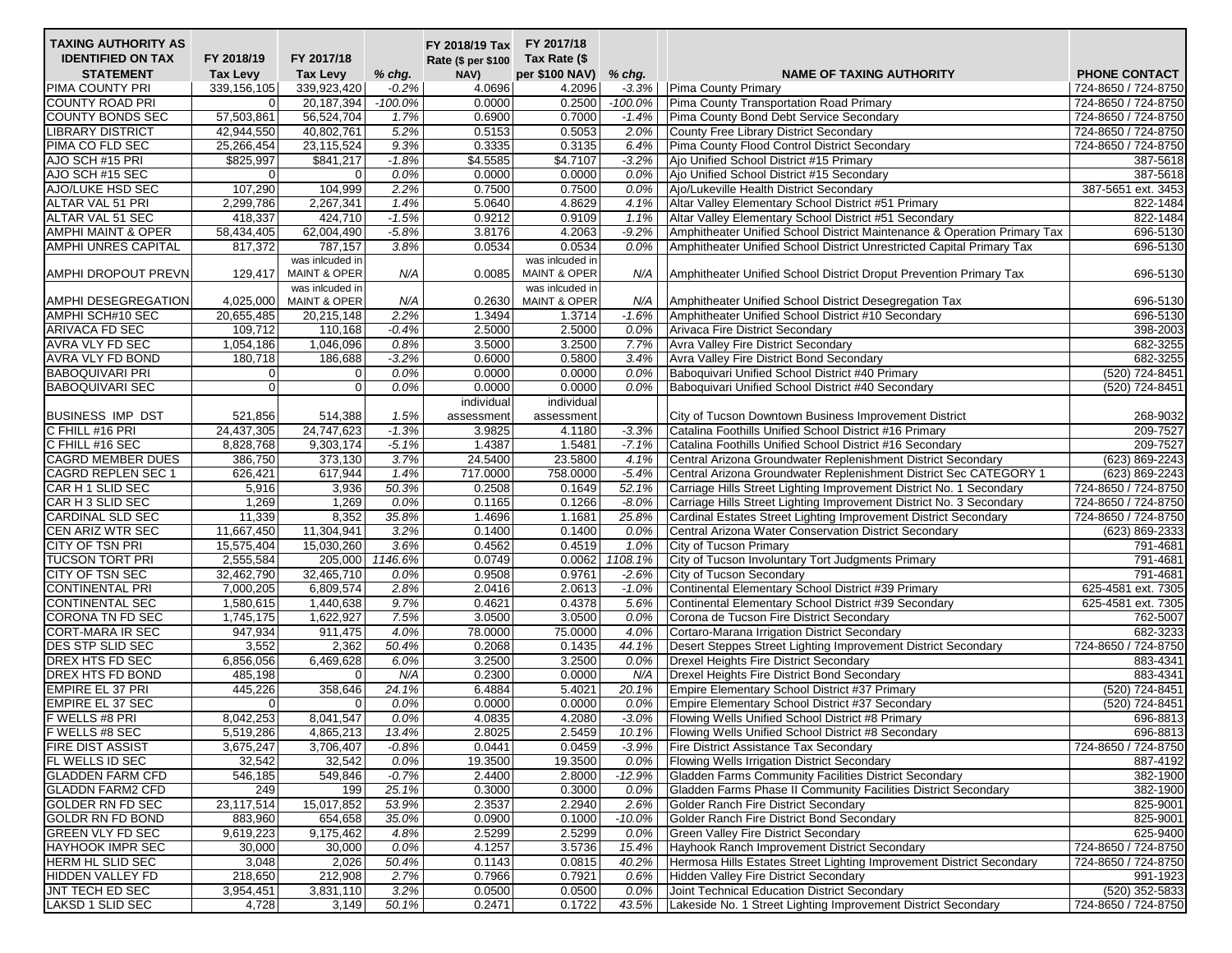| <b>TAXING AUTHORITY AS</b> |                   |                 |          | FY 2018/19 Tax FY 2017/18       |                |          |                                                                                                          |                     |
|----------------------------|-------------------|-----------------|----------|---------------------------------|----------------|----------|----------------------------------------------------------------------------------------------------------|---------------------|
| <b>IDENTIFIED ON TAX</b>   | FY 2018/19        | FY 2017/18      |          | Rate (\$ per \$100 Tax Rate (\$ |                |          |                                                                                                          |                     |
| <b>STATEMENT</b>           | <b>Tax Levy</b>   | <b>Tax Levy</b> | % chg.   | NAV)                            | per \$100 NAV) | $%$ chg. | <b>NAME OF TAXING AUTHORITY</b>                                                                          | PHONE CONTACT       |
| <b>LITTLETOWN S SEC</b>    | 16,308            | 16,315          | 0.0%     | 0.9260                          | 1.0371         | $-10.7%$ | Littletown Street Lighting Improvement District Secondary                                                | 724-8650 / 724-8750 |
| LONGV 1 SLID SEC           | 6,420             | 4,272           | 50.3%    | 0.2595                          | 0.1885         | 37.7%    | Longview Estates No. 1 Street Lighting Improvement District Secondary                                    | 724-8650 / 724-8750 |
| LONGV 2 SLID SEC           | 5,952             | 4,635           | 28.4%    | 0.2048                          | 0.1685         | 21.5%    | Longview Estates No. 2 Street Lighting Improvement District Secondary                                    | 724-8650 / 724-8750 |
| MAN G B SLID SEC           | 5,076             | 3,370           | 50.6%    | 0.2392                          | 0.1726         | 38.6%    | Manana Grande B Street Lighting Improvement District Secondary                                           | 724-8650 / 724-8750 |
| MAN G C SLID SEC           | 8,280             | 5,166           | 60.3%    | 0.3230                          | 0.2103         | 53.6%    | Manana Grande C Street Lighting Improvement District Secondary                                           | 724-8650 / 724-8750 |
| <b>MARANA DOM WATER</b>    | 25,000            | 35,500          | $-29.6%$ | 0.3675                          | 0.5287         | $-30.5%$ | Marana Domestic Water Improvement District Secondary                                                     | 682-5027            |
| <b>MARANA DST#6 PRI</b>    | 34,915,700        | 35, 164, 777    | $-0.7%$  | 4.1688                          | 4.3830         | $-4.9%$  | Marana Unified School District #6 Primary                                                                | 682-4756            |
| <b>MARANA DST#6 SEC</b>    | 16,040,955        | 14,845,898      | 8.0%     | 1.9152                          | 1.8504         | 3.5%     | Marana Unified School District #6 Secondary                                                              | 682-4756            |
| MESCAL-J6 FD SEC           | 58,944            | 53,369          | 10.4%    | 1.6847                          | 1.4982         | 12.4%    | Mescal-J6 Fire District Secondary                                                                        | 586-4690 ext. 201   |
| MIDVALE SLID SEC           | 11,642            | 8,532           | 36.5%    | 0.1699                          | 0.1356         | 25.3%    | Midvale Park Street Lighting Improvement District Secondary                                              | 724-8650 / 724-8750 |
| <b>MORTMORE STRLGHT</b>    | 22,848            | 14,202          | 60.9%    | 0.6264                          | 0.4069         | 53.9%    | Mortimore Addition Street Lighting Improvement District Secondary                                        | 724-8650 / 724-8750 |
|                            | consolidated with |                 |          | consolidated with               |                |          |                                                                                                          |                     |
| MOUNTAIN VIST FD           | Golder Ranch      | 6,594,621       | N/A      | Golder Ranch                    | 2.3500         | N/A      | Mountain Vista Fire District Secondary - Consolidated With Golder Ranch                                  | 825-9001            |
| <b>MT LEMMON DWID</b>      | 360.000           | 363,463         | $-1.0%$  | 2.6940                          | 2.6998         | $-0.2%$  | Mt. Lemmon Domestic Water Improvement District Secondary                                                 | (520) 576-1538      |
| MT LEMMON FD SEC           | 492,236           | 489,314         | 0.6%     | 3.2500                          | 3.2500         | 0.0%     | Mount Lemmon Fire District Secondary                                                                     | (520) 576-1201      |
| NORTHWEST FD SEC           | 30,802,000        | 29,156,442      | 5.6%     | 2.7095                          | 2.6995         | 0.4%     | Northwest Fire District Secondary                                                                        | 887-1010 ext. 2905  |
| NORTHWST FD BOND           | 3,871,867         | 4,038,459       | $-4.1%$  | 0.3406                          | 0.3739         | $-8.9%$  | Northwest Fire District Bond Secondary                                                                   | 887-1010 ext. 2905  |
| OAKTREE #1 S SEC           | 19,549            | 14,232          | 37.4%    | 2.2258                          | 1.7396         | 27.9%    | Oaktree No. 1 Street Lighting Improvement District Secondary                                             | 724-8650 / 724-8750 |
| OAKTREE #2 S SEC           | 15,352            | 11,196          | 37.1%    | 2.4881                          | 1.9796         | 25.7%    | Oaktree No. 2 Street Lighting Improvement District Secondary                                             | 724-8650 / 724-8750 |
| OAKTREE #3 S SEC           | 20,117            | 14,664          | 37.2%    | 2.4201                          | 2.0496         | 18.1%    | Oaktree No. 3 Street Lighting Improvement District Secondary                                             | 724-8650 / 724-8750 |
| OR GRV SLID SEC            | 5,256             | 4,512           | 16.5%    | 0.3570                          | 0.3293         | 8.4%     | Orange Grove Valley Street Lighting Improvement District Secondary                                       | 724-8650 / 724-8750 |
| PEACH V SLID SEC           | 2,208             | 1,834           | 20.4%    | 0.4088                          | 0.4089         | 0.0%     | Peach Valley Street Lighting Improvement District Secondary                                              | 724-8650 / 724-8750 |
| PEPPERTREE S SEC           | 8,514             | 8,237           | 3.4%     | 0.0785                          | 0.0746         | 5.2%     | Peppertree Street Lighting Improvement District Secondary                                                | 724-8650 / 724-8750 |
| PICT ROCK FD SEC           | 1,102,457         | 1,080,964       | 2.0%     | 3.2500                          | 3.2500         | 0.0%     | Picture Rocks Fire District Secondary                                                                    | 682-7878            |
| PIC ROCK FD BOND           | 233,714           | 234,001         | $-0.1%$  | 0.6890                          | 0.7035         | $-2.1%$  | Picture Rocks Fire District Bond Secondary                                                               | 682-7878            |
| PIMA COLLEGE PRI           | 116,532,824       | 112,161,162     | 3.9%     | 1.3983                          | 1.3890         | 0.7%     | Pima Community College Primary                                                                           | (520) 206-4519      |
| <b>QUAIL CREEK CFD</b>     | 597,219           | 521,510         | 14.5%    | 3.3000                          | 3.3000         | 0.0%     | Quail Creek Community Facilities District Secondary                                                      | 822-8838            |
| RANCHO SAHUA CFD           | 59,105            | 2,457           | N/A      | 4.9900                          | 0.3000         | N/A      | Rancho Sahuarita Community Facilities District                                                           | 822-8838            |
| <b>REDINGTON 44 PRI</b>    | 121,391           | 117,958         | 2.9%     | 8.6853                          | 8.6853         | 0.0%     | Redington Elementary School District #44 Primary                                                         | (520) 724-8451      |
| <b>REDINGTON 44 SEC</b>    | 0                 | $\mathbf 0$     | 0.0%     | 0.0000                          | 0.0000         | 0.0%     | Redington Elementary School District #44 Secondary                                                       | (520) 724-8451      |
| RINCON VALLEY FD           | 3,302,420         | 2,977,945       | 10.9%    | 2.7834                          | 2.6941         | 3.3%     | <b>Rincon Valley Fire District Secondary</b>                                                             | 647-3760            |
| RNCN VLY FD BOND           | 579,581           | 580,581         | $-0.2%$  | 0.4885                          | 0.5252         | $-7.0%$  | Rincon Valley Fire District Bond Secondary                                                               | 647-3760            |
| ROCKING K CFD              | 10                | $\mathbf 0$     | N/A      | 0.3000                          | 0.0000         | N/A      | Rocking K South Community Facilities District Secondary                                                  | 724-8650 / 724-8750 |
| RLNG HL SLID SEC           | 12,168            | 8,093           | 50.4%    | 0.2009                          | 0.1384         | 45.2%    | Rolling Hills Street Lighting Improvement District Secondary                                             | 724-8650 / 724-8750 |
| <b>SAB VISTA FD SEC</b>    | 395,109           | 385,102         | 2.6%     | 1.2385                          | 1.2245         | 1.1%     | Sabino Vista Fire District Secondary                                                                     | 622-1744            |
| <b>SAGUARO SPR CFD</b>     | 285,167           | 19,230          | 1382.9%  | 2.8000                          | 0.3000         | 833.3%   |                                                                                                          | 382-1900            |
| SAHUARITA 30 PRI           | 13,268,871        | 13,383,669      | $-0.9%$  | 4.4952                          | 4.6949         | $-4.3%$  | Saguaro Springs Community Facilities District Secondary<br>Sahuarita Unified School District #30 Primary | 625-3502 ext. 1013  |
| SAHUARITA 30 SEC           |                   |                 |          |                                 |                | $-9.6%$  |                                                                                                          | 625-3502 ext. 1013  |
|                            | 11,596,863        | 12,386,230      | $-6.4%$  | 3.9288                          | 4.3450         |          | Sahuarita Unified School District #30 Secondary                                                          |                     |
| SALIDA DEL SOL             | 12,500            | 9,132           | 36.9%    | 1.9796                          | 1.5542         | 27.4%    | Salida del Sol Street Lighting Improvement District Secondary                                            | 724-8650 / 724-8750 |
| SAN FERN 35 PRI            | 462,719           | 500,592         | $-7.6%$  | 4.3145                          | 4.5003         | $-4.1%$  | San Fernando Elementary School District #35 Primary                                                      | (520) 724-8451      |
| SAN FERN 35 SEC            | $\Omega$          | $\mathbf 0$     | 0.0%     | 0.0000                          | 0.0000         | 0.0%     | San Fernando Elementary School District #35 Secondary                                                    | (520) 724-8451      |
| <b>SCHOOL EQUAL</b>        | 39,510,986        | 39,365,419      | 0.4%     | 0.4741                          | 0.4875         | $-2.7%$  | State Equalization Assistance Tax - Education Assistance                                                 | 724-8650 / 724-8750 |
| SILVERBEL ID SEC           | 7,612             | 5,736           | 32.7%    | 3.0000                          | 3.0000         | 0.0%     | Silverbell Irrigation & Drainage District Secondary                                                      | (520) 251-0628      |
| SONOITA-ELGIN FD           | 127,112           | 121,576         | 4.6%     | 2.6500                          | 2.6500         | 0.0%     | Sonoita-Elgin Fire District Secondary                                                                    | 455-5854            |
| SOUTH TUCSON PRI           | 55,691            | 54,574          | 2.0%     | 0.2512                          | 0.2487         | 1.0%     | City of South Tucson Primary                                                                             | 792-2424            |
| SUNNYSIDE 12 PRI           | 17,922,458        | 17,876,816      | 0.3%     | 4.2050                          | 4.2045         | 0.0%     | Sunnyside Unified School District #12 Primary                                                            | 545-2154            |
| SUNNYSIDE 12 SEC           | 6,216,786         | 6,362,568       | $-2.3%$  | 1.4586                          | 1.4964         | $-2.5%$  | Sunnyside Unified School District #12 Secondary                                                          | 545-2154            |
| TANQUE VERDE FD            | 186,709           | 257,020         | $-27.4%$ | 1.3000                          | 1.9000         | $-31.6%$ | Tanque Verde Valley Fire District Secondary                                                              | 834-5035            |
| <b>TANQUE VR 13 PRI</b>    | 7,475,863         | 7,793,888       | $-4.1%$  | 3.9159                          | 4.2300         | $-7.4%$  | Tanque Verde Unified School District #13 Primary                                                         | 749-5751 ext. 4301  |
| TANQUE VR 13 SEC           | 2,861,906         | 2,814,339       | 1.7%     | 1.4991                          | 1.5274         | $-1.9%$  | Tanque Verde Unified School District #13 Secondary                                                       | 749-5751 ext. 4301  |
| THREE POINTS FD            | 1,240,775         | 1,265,563       | $-2.0%$  | 3.2500                          | 3.2500         | 0.0%     | Three Points Fire District Secondary                                                                     | 822-1086            |
| 3 POINTS FD BOND           | 572,666           | 584,106         | $-2.0%$  | 1.5000                          | 1.5000         | 0.0%     | Three Points Fire District Bond Secondary                                                                | 822-1086            |
| TSN CO CL FD SEC           | 207,954           | 192,555         | 8.0%     | 1.0048                          | 0.9822         | 2.3%     | Tucson Country Club Estates Fire District Secondary                                                      | 529-2242 / 322-0962 |